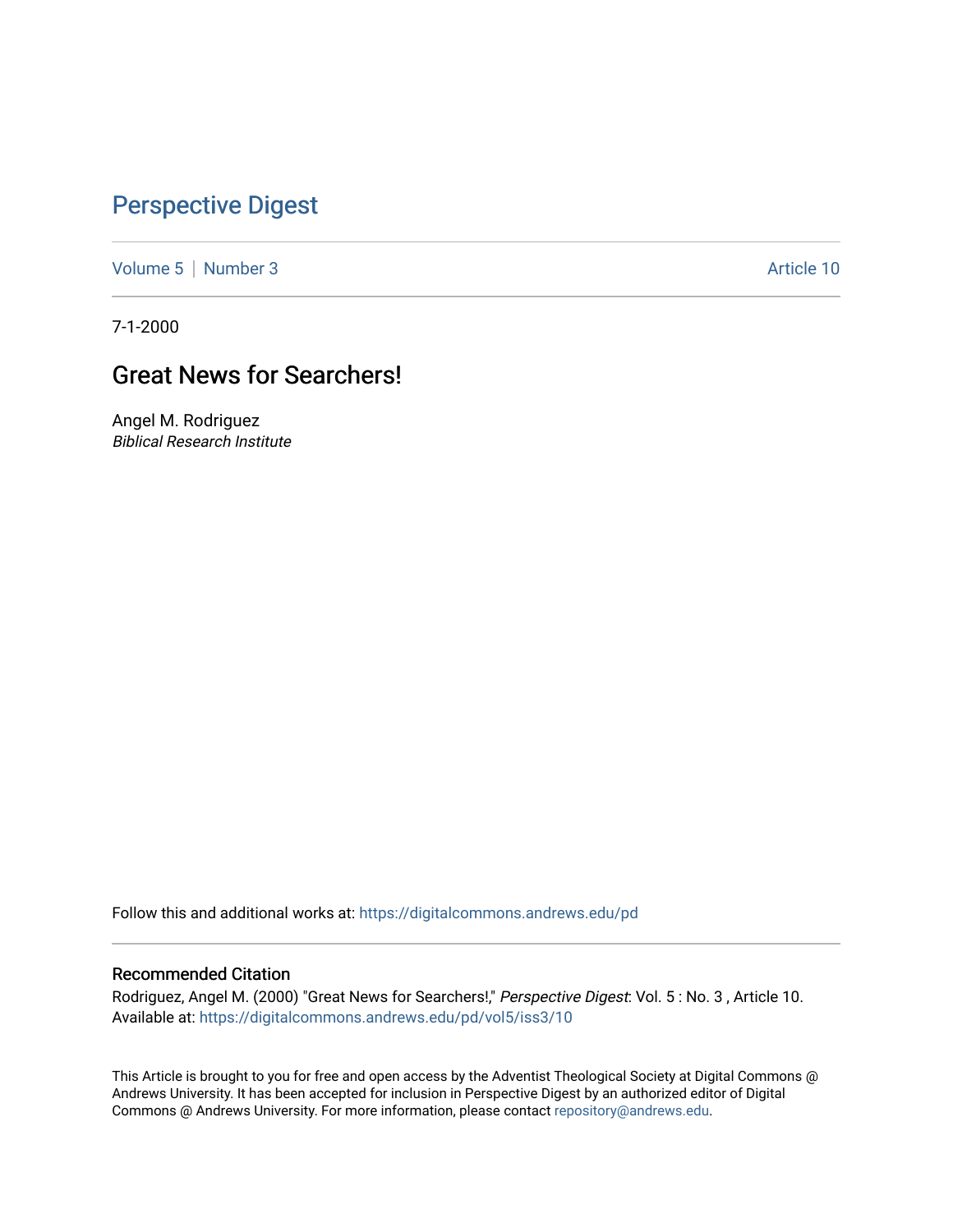#### Rodriguez: Great News for Searchers!

#### BY A N G E L M. R O D R I G U E Z \*

# **CREATINE** FOR SEARCHE

### **Questions of reality and truth puzzling philosophers have already been answered!**

**I I** us different gadgets to create<br>them and to give them life. They mages, images, images. We see them everywhere. At one time they were carved out of stones. But today, technology has given us different gadgets to create move, speak, shout, fly, eat, sing, cry, and rejoice. The film, television, and computer industries thrive on our obsession with images.

Perhaps the most astonishing thing about images is that we can finally interact with them in ways never before imagined. We can create them, modify them, communicate with them, and destroy them. Modern images are so close to the real that we refer to them as "virtual reality." In fact, it seems easier for us to deal with images than with reality itself.

Which raises an interesting question: What *is* reality? In Seventh-day Adventist thinking, the great cosmic conflict is about the nature of reality. Ultimate reality. And here, too, images play a part. Intelligent beings throughout the universe have been confronted with an image of God conceived in the mind of a rebellious creature. Therefore, the most important question at the cosmic level is one of truth. What is God really like? Does He correspond to the rebel construct? \*

*\*Angel M. Rodriguez is Associate Director of the Biblical Research Institute at the General Conference of Seventh-day Adventists*, *Silver Spring*, *Maryland.*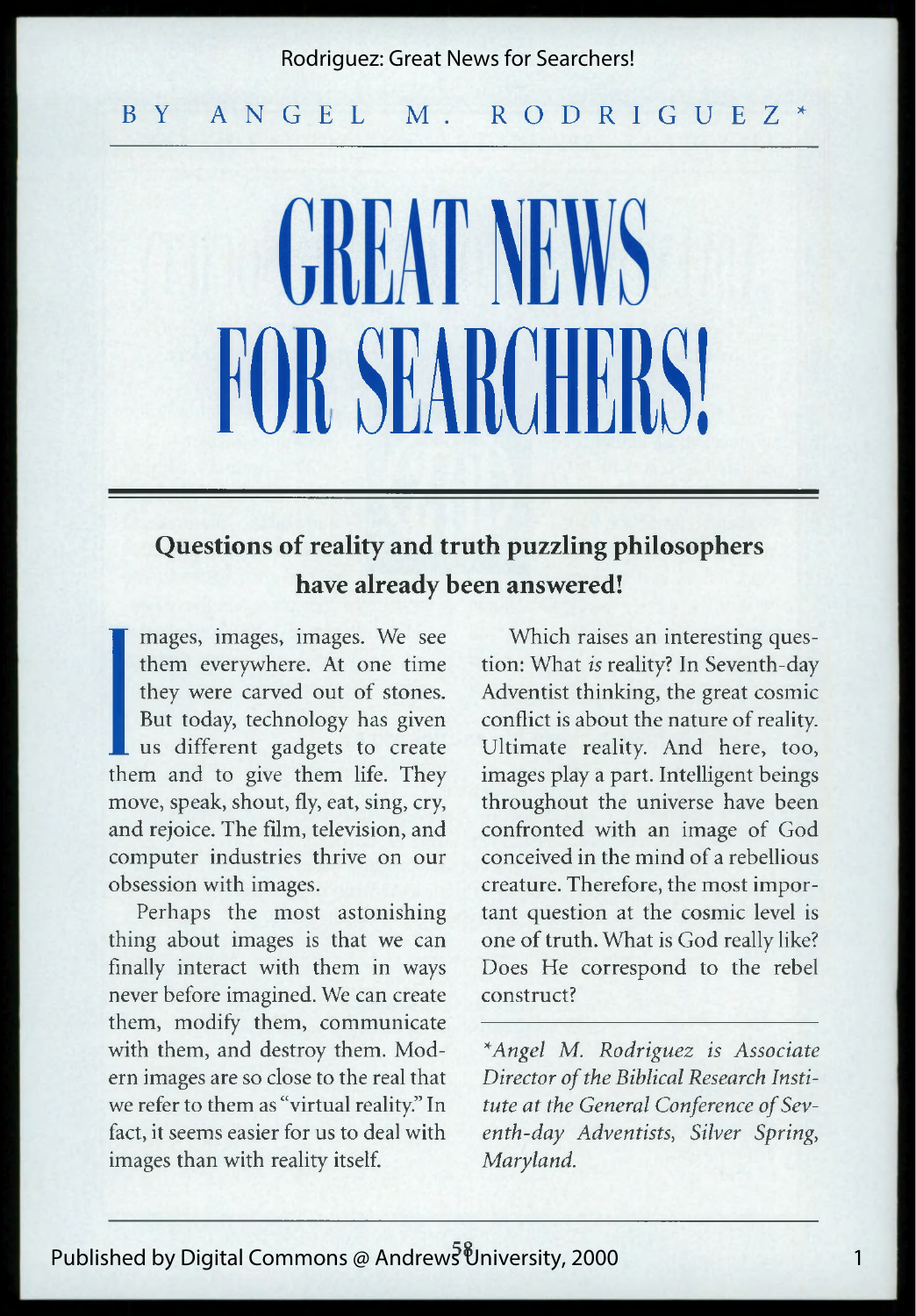God Himself, in the person of Jesus, gave a definition of truth never before made on Planet Earth: "'I am the . . . truth'" (John 14:6, RSV).\*\* The striking claim leads to several assertions about reality and truth.

#### 1. Truth Is Transcendental.

Ultimate reality is to be found outside the universe, rather than within its structural and functional unity. Thus we cannot grasp all elements of truth through our rational abilities. To be made meaningful, our fragmented knowledge must be placed within the larger frame of reference provided by ultimate truth.

That perspective, however, is inaccessible to us because gaining it would require us to transcend the universe. Unless, of course, Someone who Himself transcends the universe were to enter our world as Truth. And that, as we've noted, is what God did. He said, in effect, "I am the only one who can integrate everything into a meaningful whole because through me, all things were created, in heaven and on earth, visible and invisible. I am before all things, and in me all things hold together" (see Colossians 1:16, 17).

The statement of Jesus was a penetrating blow to what the Greeks called *autarkeia*—self-sufficiency. They believed truth to be the manifestation of the eternal, immovable, and changeless essence of things,

and that humans could uncover it through rational analysis. Ultimate truth was located in the immaterial world of ideas, which was formed by rational abstractions of the human mind. As opposed to this, Jesus proclaimed that truth is beyond the reach of the unaided human mind; it is a revelation. By saying "I am . . . the truth," Jesus rejected any attempt to define the origin, nature, and destiny of the human race from a naturalistic perspective.

Further, He was laying claim to absolute truth. He did not say, "I am a dimension of truth, an aspect of truth, an element of truth, an image of truth." He who spoke was the Eternal "I am," God in human form. In Him all knowledge finds its center and meaning.

The Bible states that truth or wisdom can be obtained only if one is willing to recognize that "the fear of the Lord is the beginning of knowledge" (Prov. 1:7). The Bible rejects *autarkeia* as an avenue to truth. To the immature person tempted to be autonomous comes the counsel, "Trust in the Lord with all your heart, and do not rely on your own insight" (Prov. 3:5)—a most difficult task for the *autarkes* person.

#### 2. Truth Is a Person.

To say that ultimate truth is located beyond the sphere of human action is not easily accepted by much of humanity. The transcendental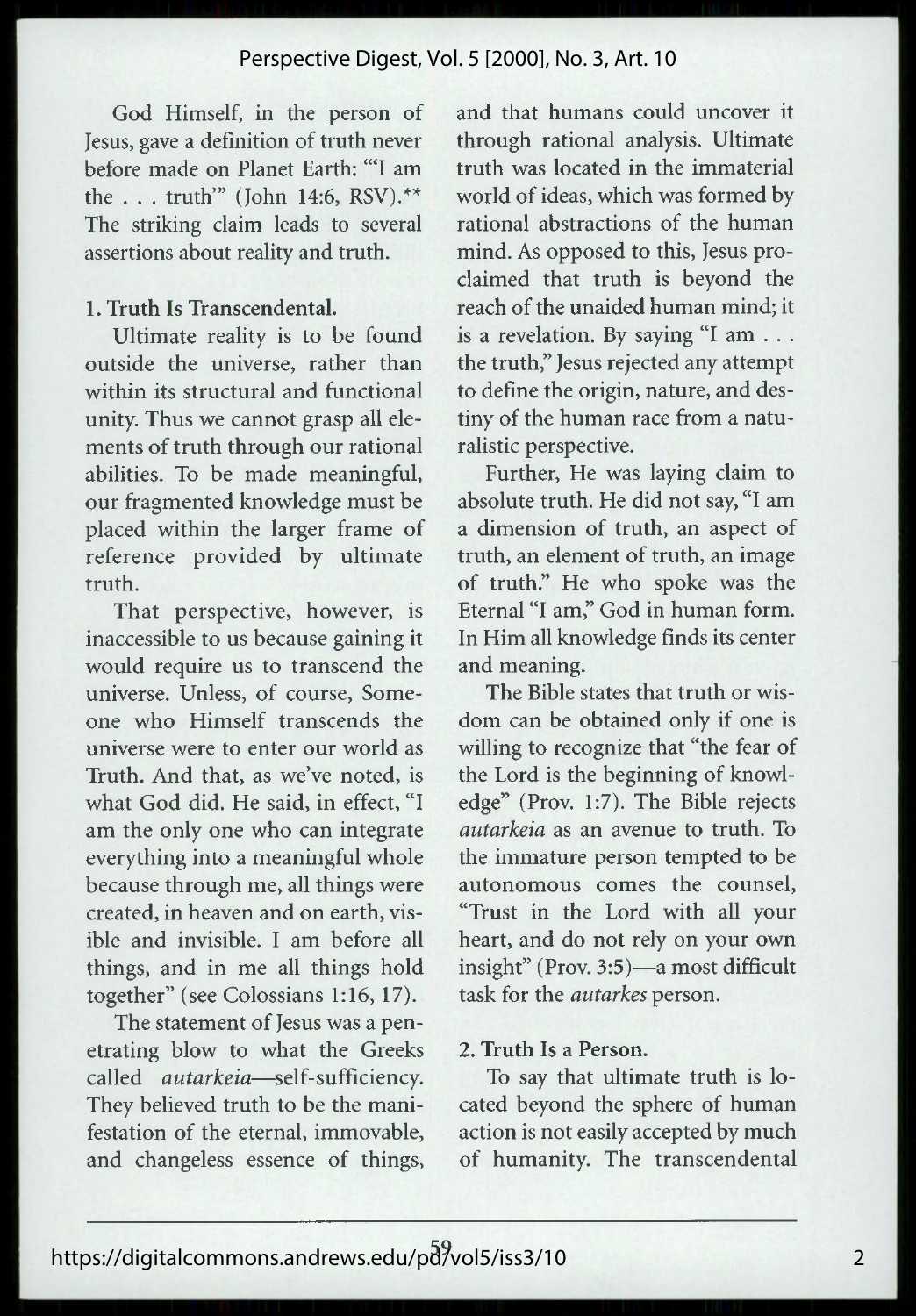#### Rodriguez: Great News for Searchers!

nature of truth sets limits to our pride and tends to make us uncomfortable. But perhaps even more distressing to human logic is the assertion of Jesus that in Him resides truth—truth is a Person.

Philosophy searches for truth in abstractions. Jesus counters such notions by saying that truth is not a set of abstract concepts or universals that we can use to integrate the phenomena we observe. He says that everything that exists was the result of the Person from whom all other persons derive their personhood. What holds the universe together is not an abstraction but a Person; not a law, not a principle, not simple force. A Person.

Truth as a Person means that truth is rational and intelligible. Its apprehension does not require us to reject rational abilities. On the contrary, because Jesus as truth made Himself available to us, through our rationality we can have contact with the truth. Therefore, we need to develop our rational capacities to the utmost and to do so within the sphere of truth provided by the One who said, "I am . . . the truth."

Truth as a Person also means that the universe does not function in a mechanical way, controlled by impersonal laws. Of course, laws do govern all phenomena, seen and unseen. But those laws are the expression of the will and power of the Person who is the truth, who holds the universe together. "'Thou art the Lord, thou alone; thou hast made heaven, the heaven of heavens, with all their host, the earth and all that is on it, the seas and all that is in them; and thou preservest all of them'" (Neh. 9:6). The verb that is translated "to preserve" could also be rendered, "to keep alive." Life is preserved by life; intelligent life is preserved by the power and the very source of intelligent life. Ultimate reality cares for that which exists; only persons care.

Truth as a Person reveals the nature of ultimate reality; God is the truth. This truth humbled Himself in a mysterious way and entered our world in the form of a human being (see Philippians 2:5-11). Ultimate reality is no longer exclusively transcendental because He was and is now among us. John says that we saw Him "full of grace and truth" (John 1:14). Truth thus expresses Himself in humility. He assumes the form of the needy and the unsophisticated, and embarrasses our pride and self-sufficiency.

The nature of truth was revealed not only in the incarnation, but at the cross as well. The Truth died in order to preserve alive the phenomena, the created world. He who holds the universe together died, yet the universe did not collapse and die with Him! Once more the unexpected happened, and it was revealed that the truth can sacrifice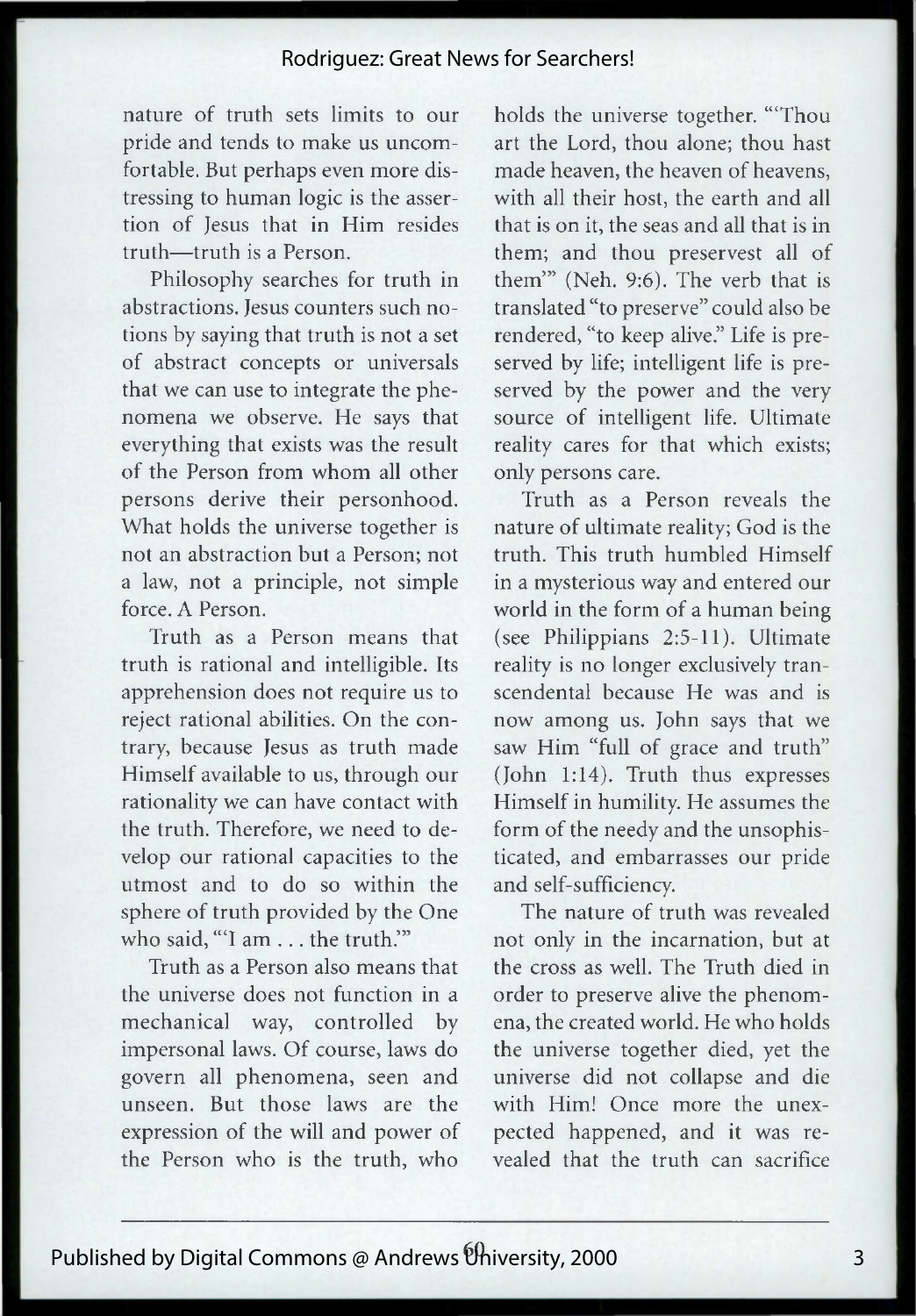#### Perspective Digest, Vol. 5 [2000], No. 3, Art. 10

**Truth determines not only our understanding of reality and our comprehension of the world around us, but also the way we live. To compartmentalize truth in terms of ethics and religion, science and faith, is to reject truth as the Person who integrates all knowledge into a single meaningful totality.**

Himself for the creature and continue at the same time to hold the universe together.

Truth as a Person further reveals the sublime reality that at the core of the divine Being we find love, selfless love (see 1 John 4:8). The cross unmasked the lie: the image created by Satan about God and His love was clearly shown to be false. Truth conquered Satan's lie.

#### 3. Truth Is to Be Appropriated.

When Jesus said, "T am . . . the truth,'" He expected a response. Since Jesus is the truth, we are to relate to Him not in terms of a detached scientific objectivity but in terms of an "I-Thou" relationship. We understand people by being involved in their lives, by participating with them in the experience of being alive; through *koinonia.* We can have fellowship with the Truth because it is a Person. In Him is located the origin, goal, and nature of our existence and of the whole world. It is in Him that a proper worldview is to be found, because

He is the one who gives cohesiveness and meaning to the universe.

What is needed is willingness to surrender our *autarkeia* to Him. In essence, by doing so we become free: '"You will know the truth, and the truth will make you free'" (John 8:32). We are slaves to sin that manifests itself in our claim to self-sufficiency. The lie consists in the belief that we can find our own way in the universe, that we can discover permanent meaning for our lives through scientific, technological, or philosophical inquires. Submission to the truth frees us from the narrowness of self-sufficiency and integrates us into fellowship with Him who said, "T am ... the truth.'"

Truth is apprehended not only through a personal encounter with the Lord, but also through His Word. Truth can be conceptualized, codified, embodied in words. God uses human language, in spite of its limitations, as a valid vehicle for the communication of truth. As Paul says: "All scripture is inspired by God and profitable for teaching, for